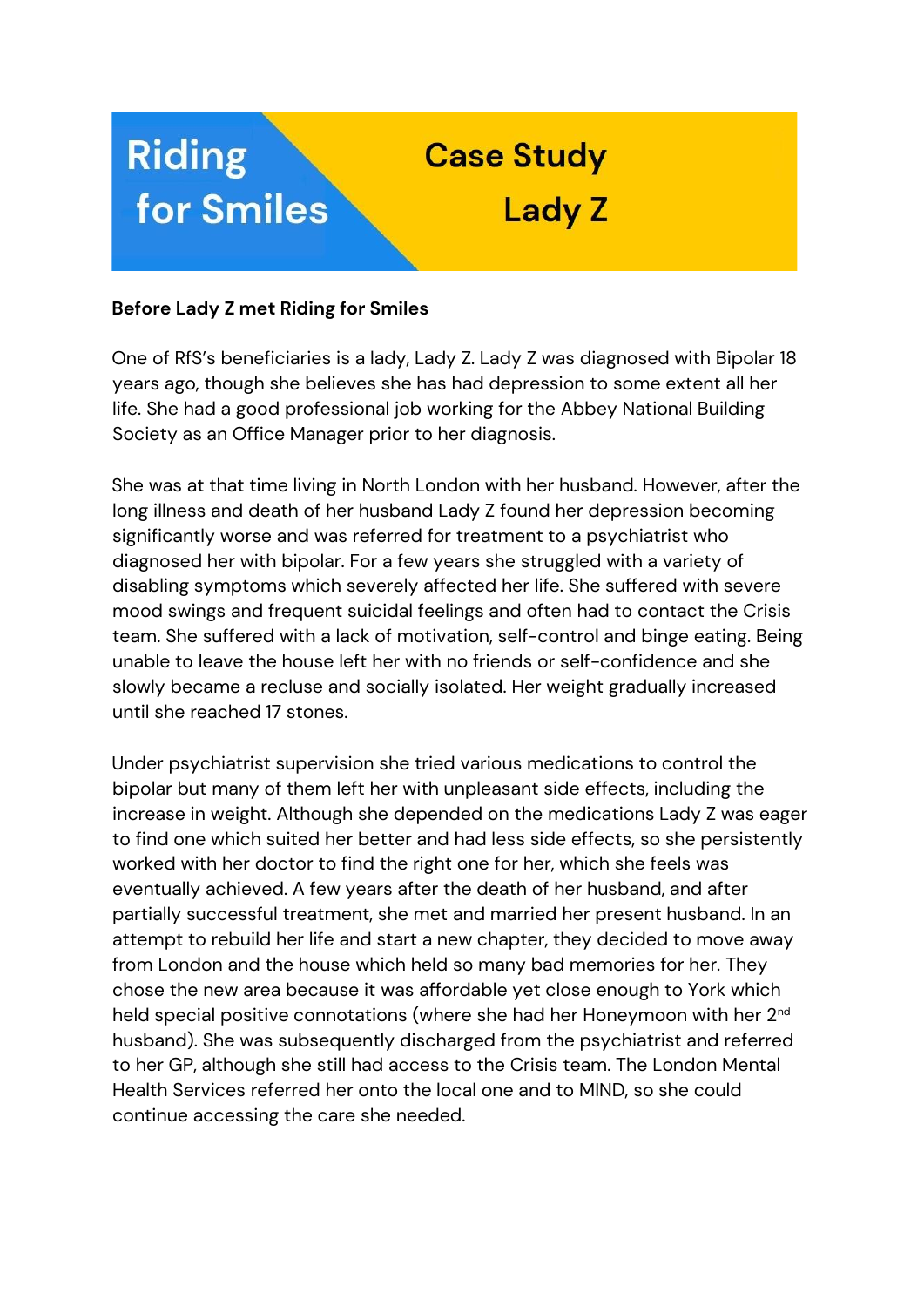## **Lady Z meets Riding for Smiles at Coloured Cob Equestrian Centre**

Lady Z was introduced to RfS initially by MIND when RfS ran the "Get Set to Go" programme funded by MIND. She continued to attend sessions throughout the first project funded by Healthy Bolsover. When we first met Lady Z, she weighed 17 stone and was unhappy about her weight gain, how it made her look and feel and the restrictions it brought her. She was eager to join the RfS Project and talked positively about animal therapy and how contact with animals makes her feel much better. She has a large



number of her own animals – cats, dogs, rabbits, rescue hens and lizards.

Lady Z tells us that stroking animals and caring for their needs relaxes and calms her and gives her a purpose and a reason to get up and do something. She also feels that they give company without being judgemental of her. She hadn't had any contact with horses before but was sure that this would be another positive avenue for her which would add to her well-being. She was therefore a little anxious getting near them to begin with but, with one-toone support, over a few weeks, gained confidence and soon was happy to stroke and brush them.



To begin with Lady Z had to have a carriage ride because she was too heavy to ride a horse It was not long before she started to want to lose weight to be able to ride a horse. She set herself the 2 stone weight loss target and joined Weight Watchers. Each session, during the drink/chat time, she would eagerly tell the other group members how much weight she had lost and the recipes she had cooked over the last week. Her interest in healthy foods had grown significantly, as had her determination. Her success in achieving her goal had increased her self-esteem and confidence and others in the group were motivated by what she told them and by observing achieved success. This made for an incredibly positive feel in the group sessions. Having such an important end goal in mind helped motivate her and throughout the first project she religiously curbed her eating.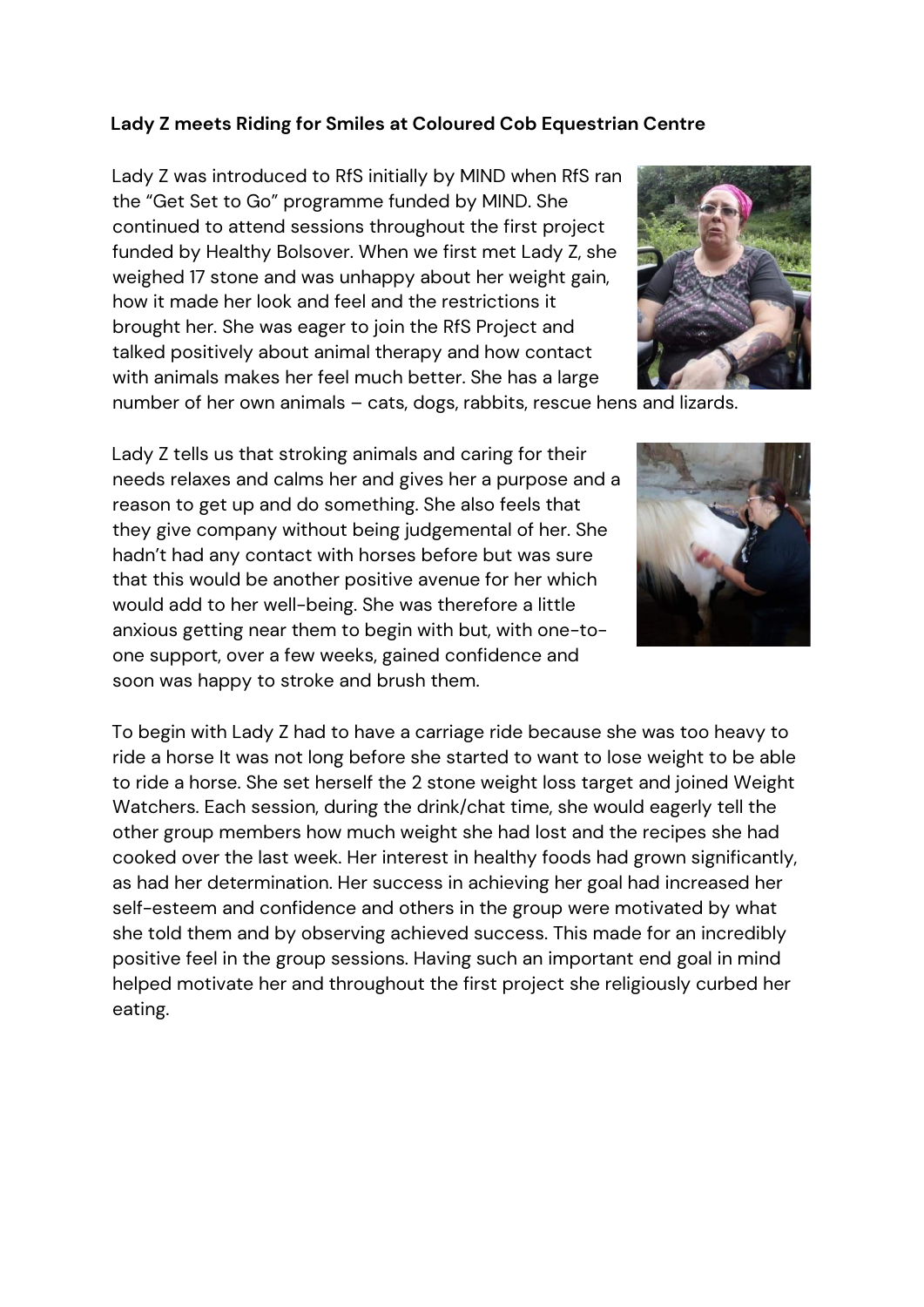

By the beginning of this 2<sup>nd</sup> Project funded again by Healthy Bolsover Lady Z had reached her goal and weighed 15 stone as was therefore allowed to ride. She rewarded herself by buying her own hat which made the activity seem more definite and long term to her.

Encouragingly Lady Z was also aware of the need to sustain this new weight and recognised the situations which may deter it. She also joined and took part in walking groups, giving herself another social outlet, which would help keep control of her weight and bring her interaction.

Her inspiration helped other group members as she encouraged them to also take part, so the benefits reached them too. Throughout this Project Lady Z has faced her fears and insecurities and pushed herself to her limits, all in her own time.

Lady Z also suffers from hypermobility and sometimes walks with the aid of a stick. She often finds difficulties walking on uneven ground and has limited flexibility and movement. Mounting a horse is a challenge for her and she often needs a great deal of support to do this as she needs help swinging her leg over the horse. However, as she has lost weight and practiced the action over time, she has become more confident and has developed her strength and flexibility which has increased her independence. She is slowly building her physical health in all ways. In addition to this she is building a relationship with the horse she rides and loves to have her photograph taken with him. She recognises, and states, this animal is special and invaluable to her and involvement with him brings her immense pleasure and benefits.

## **Lady Z and the benefits of Riding for Smiles**

When talking to Lady Z about the impact of attending the Project sessions she is very complimentary and lists many benefits. She claims to normally be an introvert but feels quite different in relation to the group. She states that she "Feels Safe" with us and this has enabled her to make friends with others who have mental health problems who do not judge her and who understand her problems. She puts the success of the group interaction for her being down to a